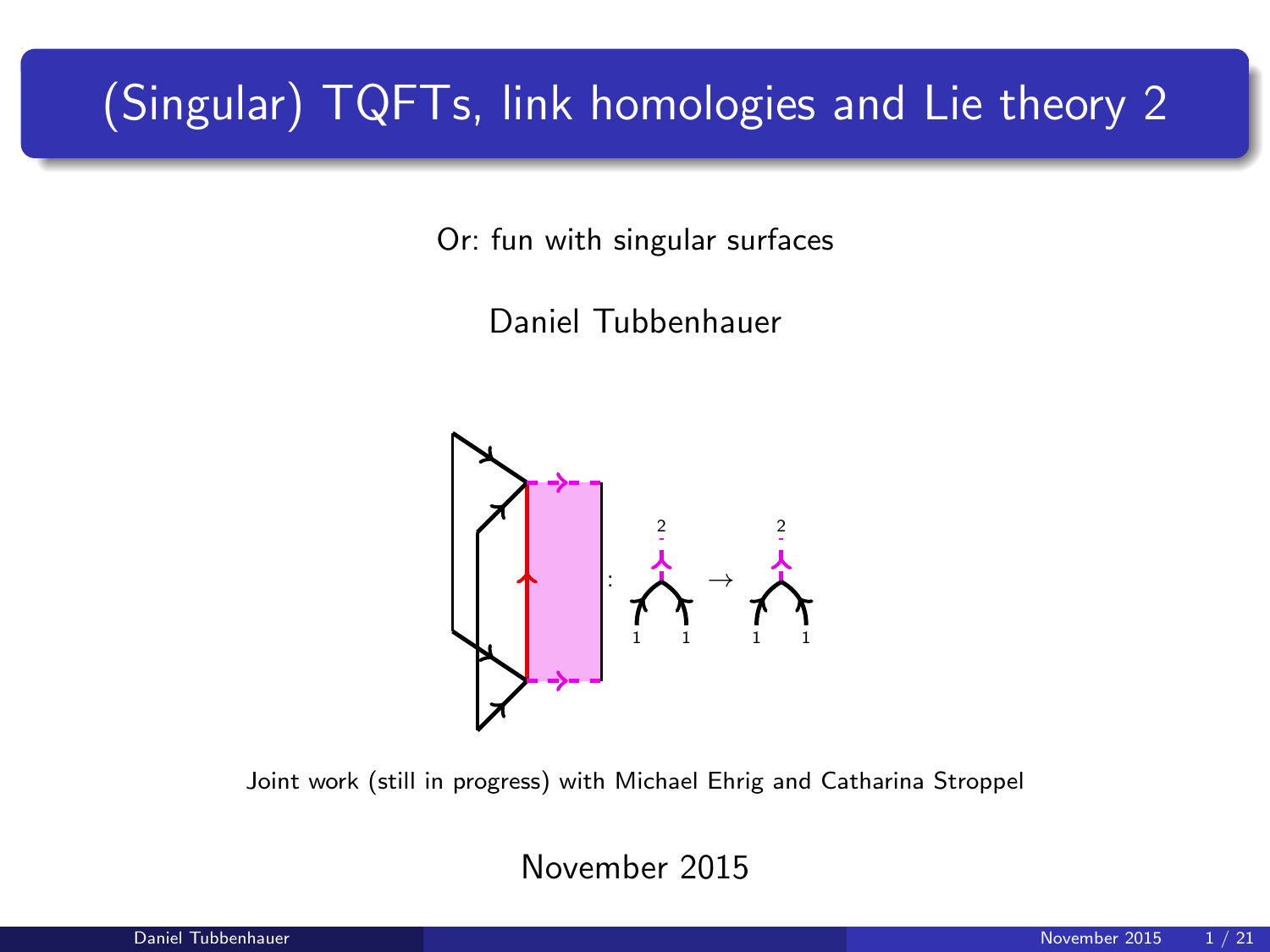### <sup>1</sup> [Why foams? They categorify intertwiners!](#page-2-0)

- $\bullet$  sl<sub>2</sub>[-webs](#page-2-0)
- $\mathfrak{gl}_2$ [-webs](#page-6-0)
- **•** [Further generalizations](#page-10-0)

### <sup>2</sup> [Singular TQFTs and foams](#page-12-0)

- [What are foams? The informal answer](#page-12-0)
- [What are foams? The singular TQFT construction](#page-13-0)
- [The web algebra](#page-17-0)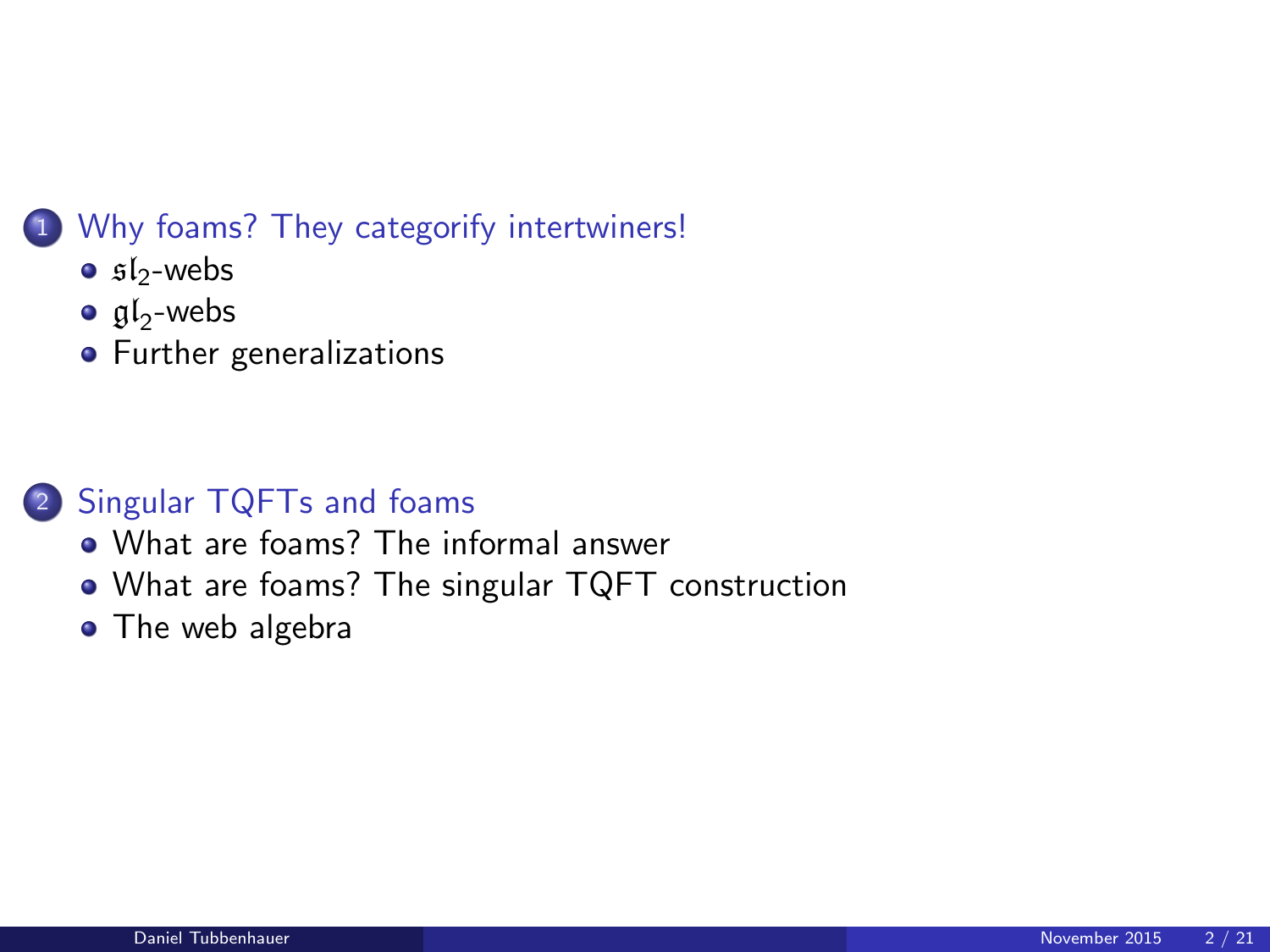### Definition(Rumer-Teller-Weyl 1932)

The 2-web space  $\text{Hom}_{2\text{Web}}(b, t)$  is the free  $\mathbb{C}(q)$ -vector space generated by non-intersecting arc diagrams with  $b$ , t bottom/top boundary points modulo:

<span id="page-2-0"></span>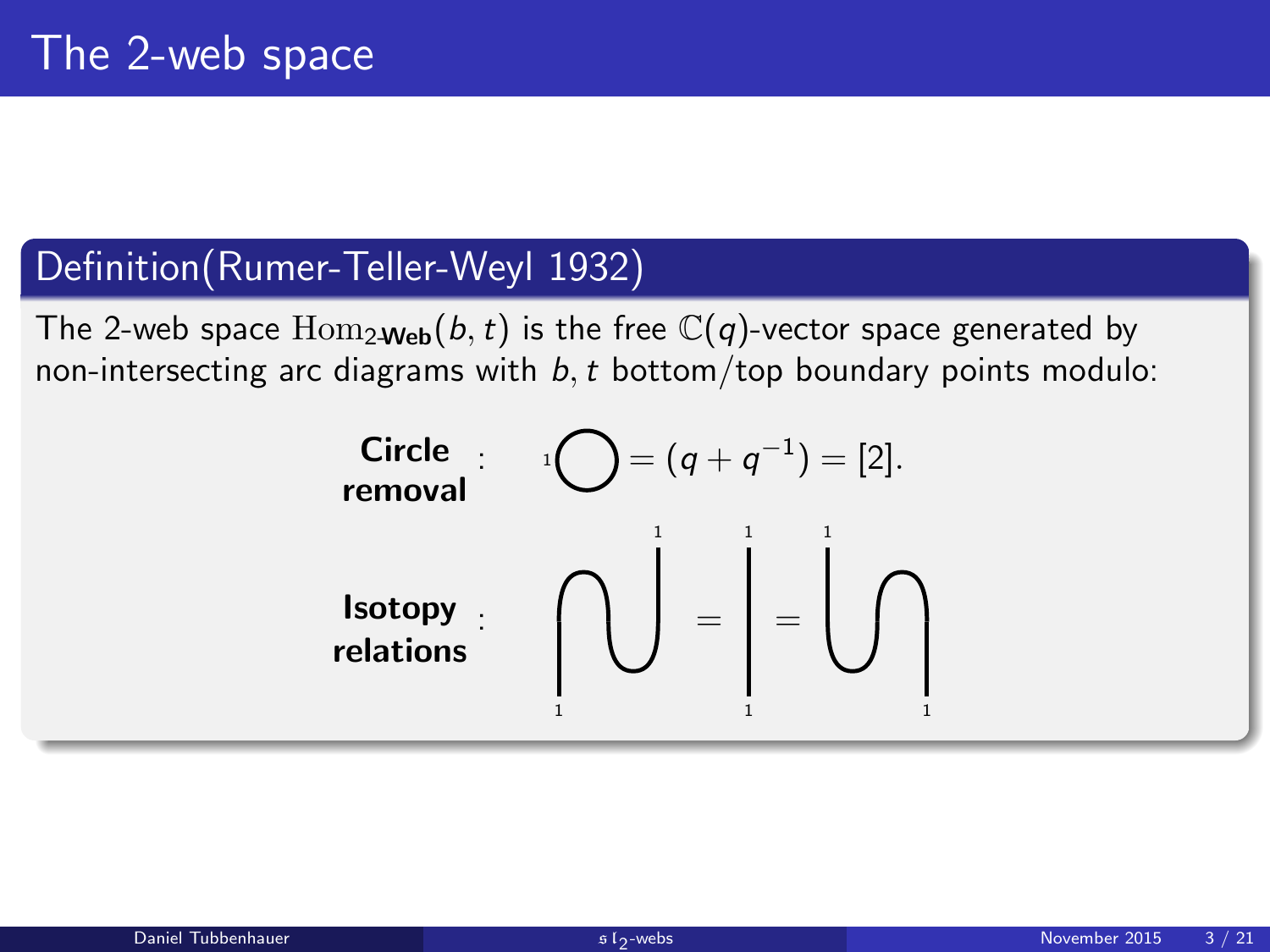# The 2-web category

### Definition(Kuperberg 1995)

The 2-web category 2-Web is the (braided) monoidal,  $\mathbb{C}(q)$ -linear category with:

- Objects are vectors  $\vec{k} = (1, \ldots, 1)$  and morphisms are  $\text{Hom}_{2\textbf{-Web}}(\vec{k}, \vec{l}).$
- Composition ○:

$$
\bigcap_{i=1}^{\infty} \circ \bigcup_{i=1}^{n} = \bigcap_{i=1}^{n} \circ \bigcup_{i=1}^{n} \circ \bigcap_{i=1}^{n} = \bigcap_{i=1}^{n} \circ \bigcap_{i=1}^{n} = \bigcap_{i=1}^{n} = \bigcap_{i=1}^{n} = \bigcap_{i=1}^{n} = \bigcap_{i=1}^{n} = \bigcap_{i=1}^{n} = \bigcap_{i=1}^{n} = \bigcap_{i=1}^{n} = \bigcap_{i=1}^{n} = \bigcap_{i=1}^{n} = \bigcap_{i=1}^{n} = \bigcap_{i=1}^{n} = \bigcap_{i=1}^{n} = \bigcap_{i=1}^{n} = \bigcap_{i=1}^{n} = \bigcap_{i=1}^{n} = \bigcap_{i=1}^{n} = \bigcap_{i=1}^{n} = \bigcap_{i=1}^{n} = \bigcap_{i=1}^{n} = \bigcap_{i=1}^{n} = \bigcap_{i=1}^{n} = \bigcap_{i=1}^{n} = \bigcap_{i=1}^{n} = \bigcap_{i=1}^{n} = \bigcap_{i=1}^{n} = \bigcap_{i=1}^{n} = \bigcap_{i=1}^{n} = \bigcap_{i=1}^{n} = \bigcap_{i=1}^{n} = \bigcap_{i=1}^{n} = \bigcap_{i=1}^{n} = \bigcap_{i=1}^{n} = \bigcap_{i=1}^{n} = \bigcap_{i=1}^{n} = \bigcap_{i=1}^{n} = \bigcap_{i=1}^{n} = \bigcap_{i=1}^{n} = \bigcap_{i=1}^{n} = \bigcap_{i=1}^{n} = \bigcap_{i=1}^{n} = \bigcap_{i=1}^{n} = \bigcap_{i=1}^{n} = \bigcap_{i=1}^{n} = \bigcap_{i=1}^{n} = \bigcap_{i=1}^{n} = \bigcap_{i=1}^{n} = \bigcap_{i=1}^{n} = \bigcap_{i=1}^{n} = \bigcap_{i=1}^{n} = \bigcap_{i=1}^{n} = \bigcap_{i=1}^{n} = \bigcap_{i=1}^{n} = \bigcap_{i=1}^{n} = \bigcap_{i=1}^{n} = \bigcap_{i=1}^{n} = \bigcap_{i=1}^{n
$$

● Tensoring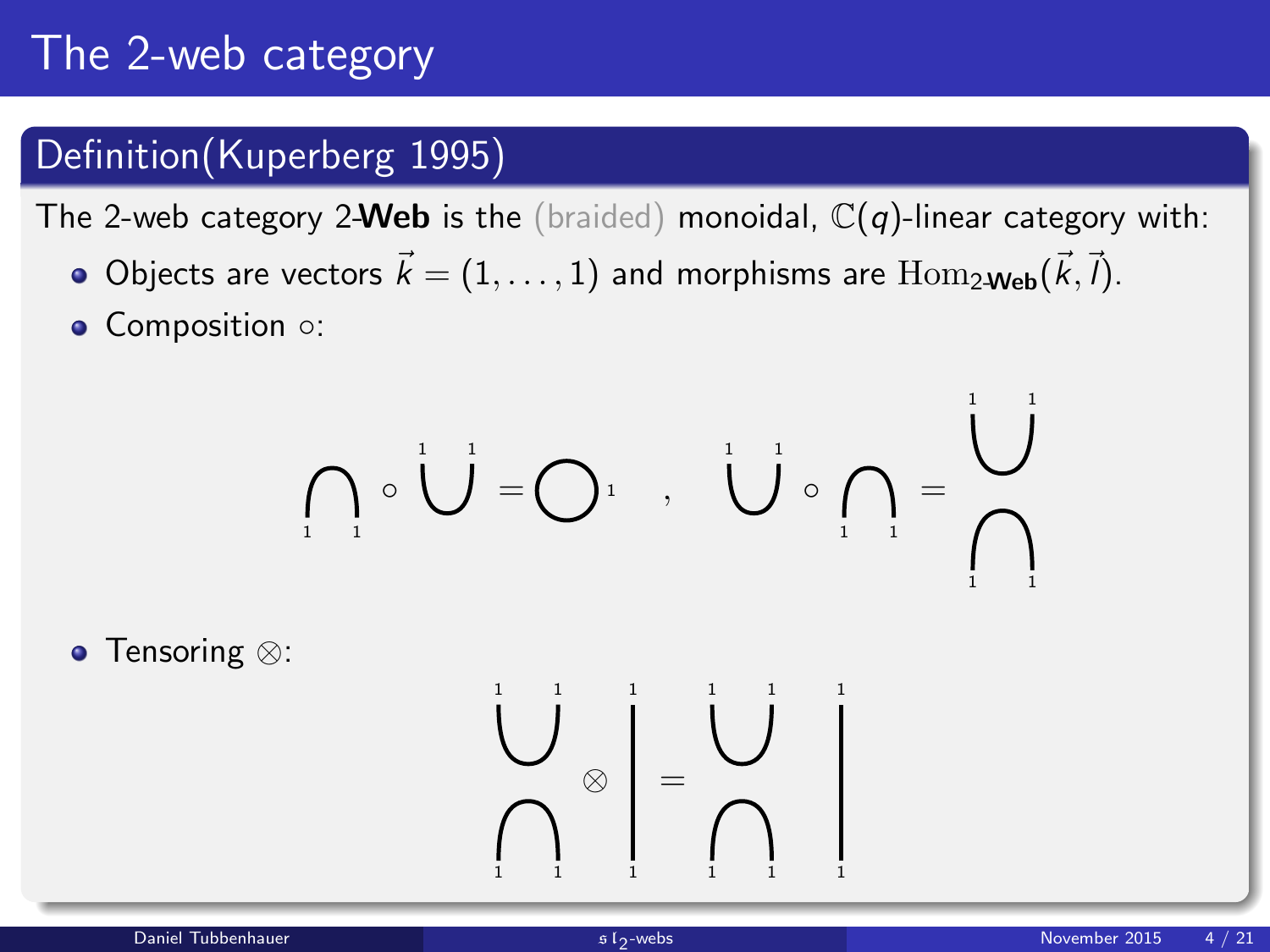# Diagrams for intertwiners

Observe that there are (up to scalars) unique  $U_q(sI_2)$ -intertwiners

$$
\text{cap}: \mathbb{C}_q^2 \otimes \mathbb{C}_q^2 \twoheadrightarrow \mathbb{C}(q), \quad \text{cup}: \mathbb{C}(q) \hookrightarrow \mathbb{C}_q^2 \otimes \mathbb{C}_q^2,
$$

projecting  $\mathbb{C}_q^2\otimes\mathbb{C}_q^2$  onto  $\mathbb{C}(q)$  respectively embedding  $\mathbb{C}(q)$  into  $\mathbb{C}_q^2\otimes\mathbb{C}_q^2$ .

Let  $sI_2$ -Mod be the (braided) monoidal,  $\mathbb{C}(q)$ -linear category whose objects are tensor generated by  $\mathbb{C}_q^2.$  Define a functor  $\mathsf{\Gamma}\colon 2\text{-}\mathsf{Web} \to \mathfrak{sl}_2\text{-}\mathsf{Mod}\colon$ 

$$
\vec{k} = (1, \ldots, 1) \mapsto \mathbb{C}_q^2 \otimes \cdots \otimes \mathbb{C}_q^2,
$$
  

$$
\bigcap_{i=1}^n \mapsto \text{cap} \quad , \quad \bigcup_{i=1}^n \mapsto \text{cup}
$$

# Theorem(Folklore)  $\Gamma: 2$ **-Web**<sup>⊕</sup>  $\rightarrow$   $\mathfrak{sl}_2$ -**Mod** is an equivalence of (braided) monoidal categories.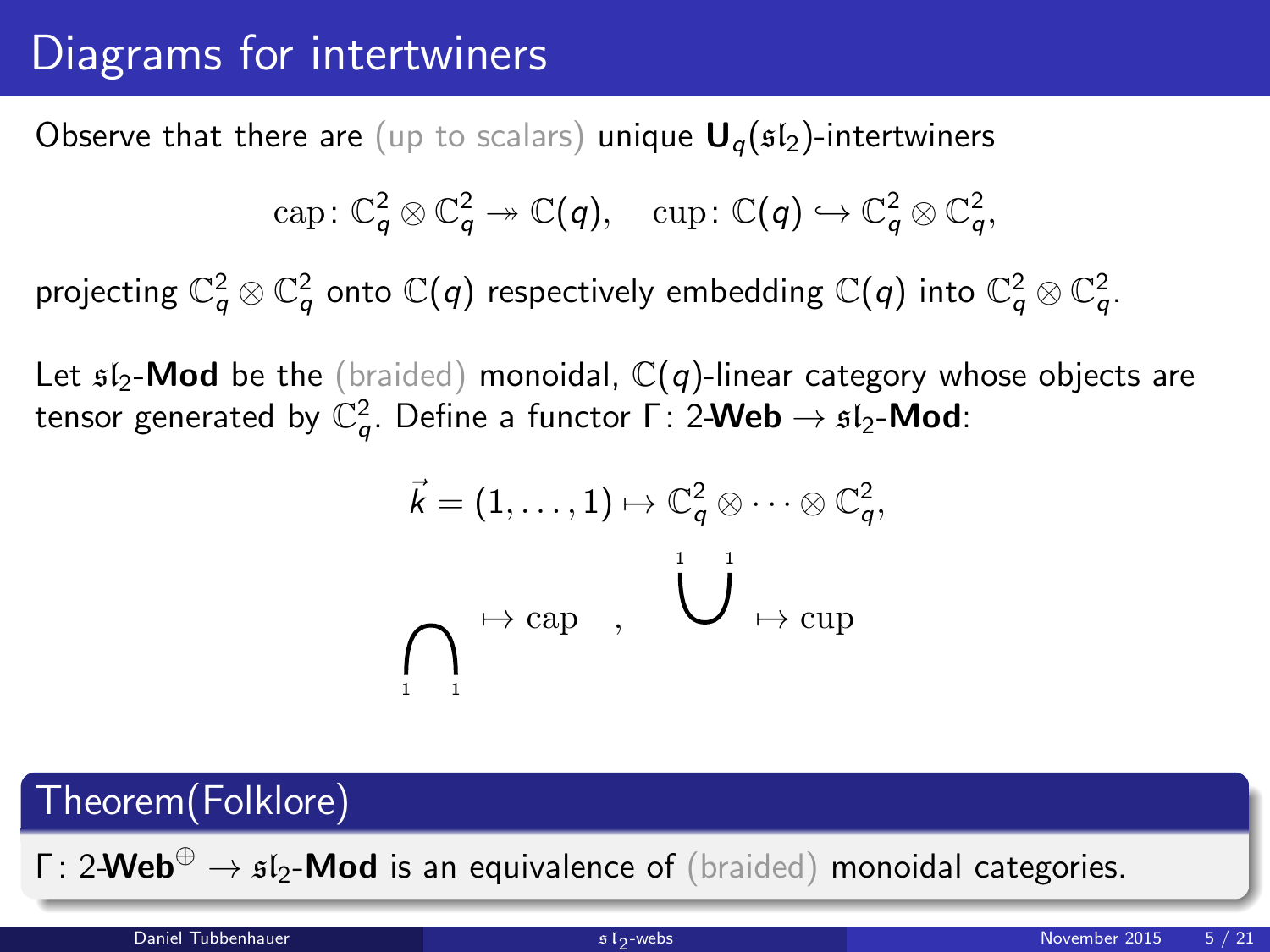- Each generic slice of the cobordisms from 2-Cob is a 2-web.
- In fact, one can see 2- $\mathbf{Cob}_{\mathbb{C}}$  as a 2-category that categorifies 2-Web (in a suitable sense). In particular, the relations in 2-Web are lifted to equivalences of 1-morphisms in 2- $\mathbf{Cob}_{\mathbb{C}}$ :

 • /∅{+1} ⊕ ∅{−1} • /

- By the representation theorem and Reshetikhin-Turaev's construction: the category 2-Web can be used to calculate the Jones polynomial.
- Thus, 2-Cob should give Khovanov homology and indeed, it does.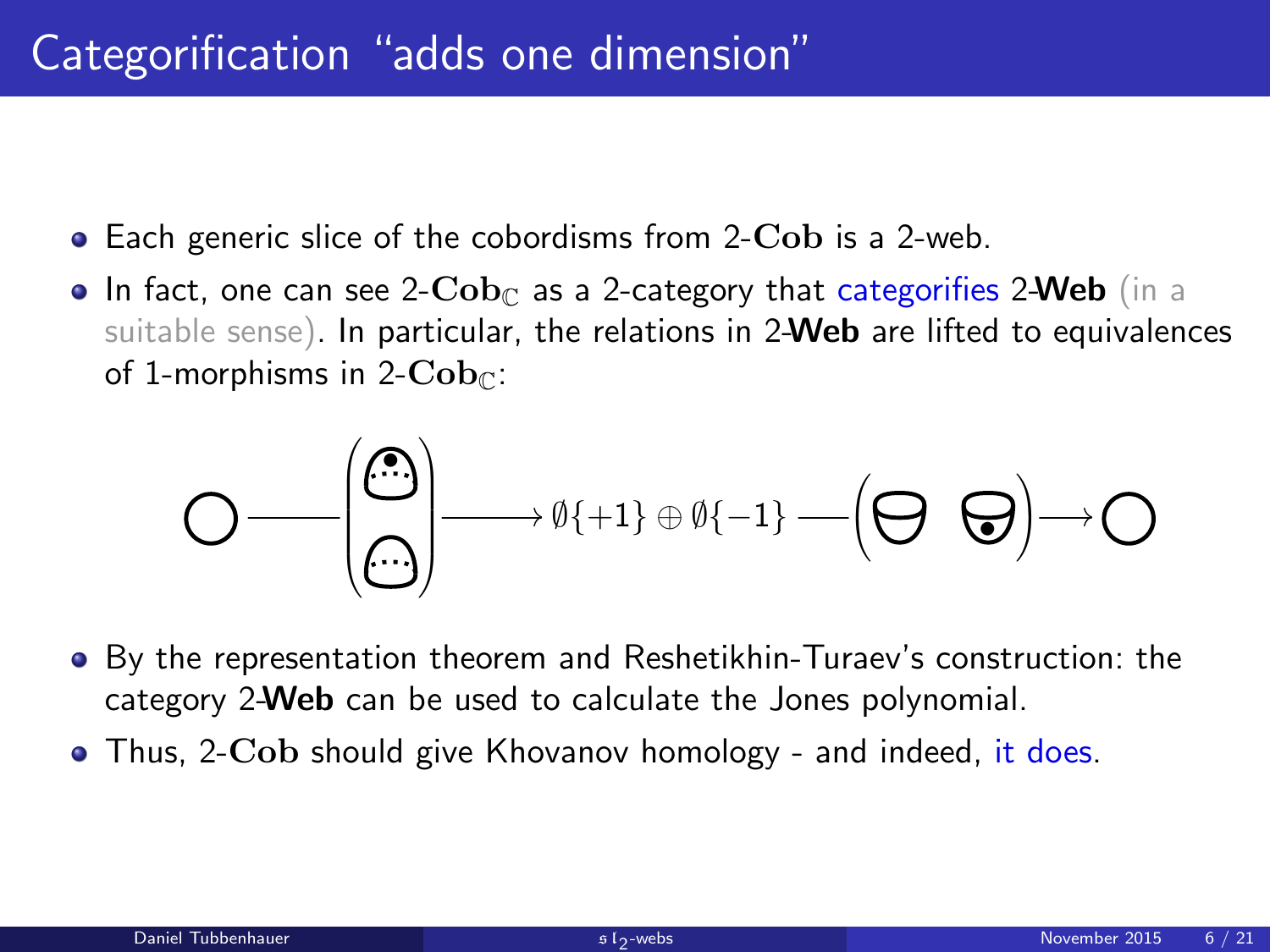A  $\mathfrak{gl}_2$ -web is a labeled trivalent graph locally made of

$$
m=\bigwedge^2_1\qquad \ \ ,\quad \ s=\bigvee^1_2
$$



<span id="page-6-0"></span>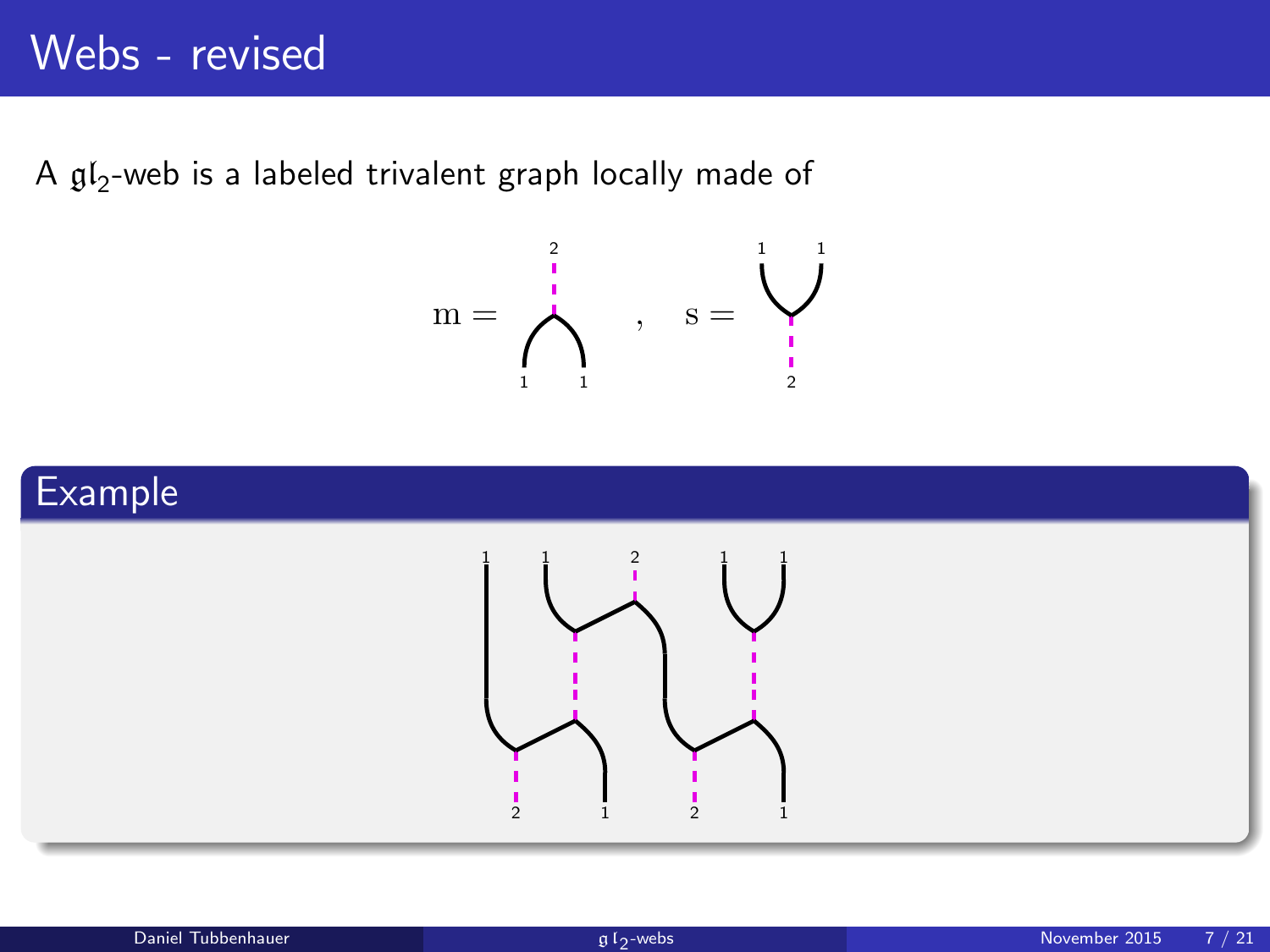Define the (braided) monoidal,  $\mathbb{C}(q)$ -linear category 2-reWeb by using:

### Definition

The revised 2-web space  $\operatorname{Hom}_{2\textbf{-reWeb}}(\vec{k},\vec{l})$  with  $\vec{k},\vec{l}\in\{0,1,2\}^{\mathbb{Z}}$  is the free  $\mathbb{C}(q)$ -vector space generated by  $\mathfrak{gl}_2$ -webs modulo the "circle" removal



and isotopies fixing the boundary.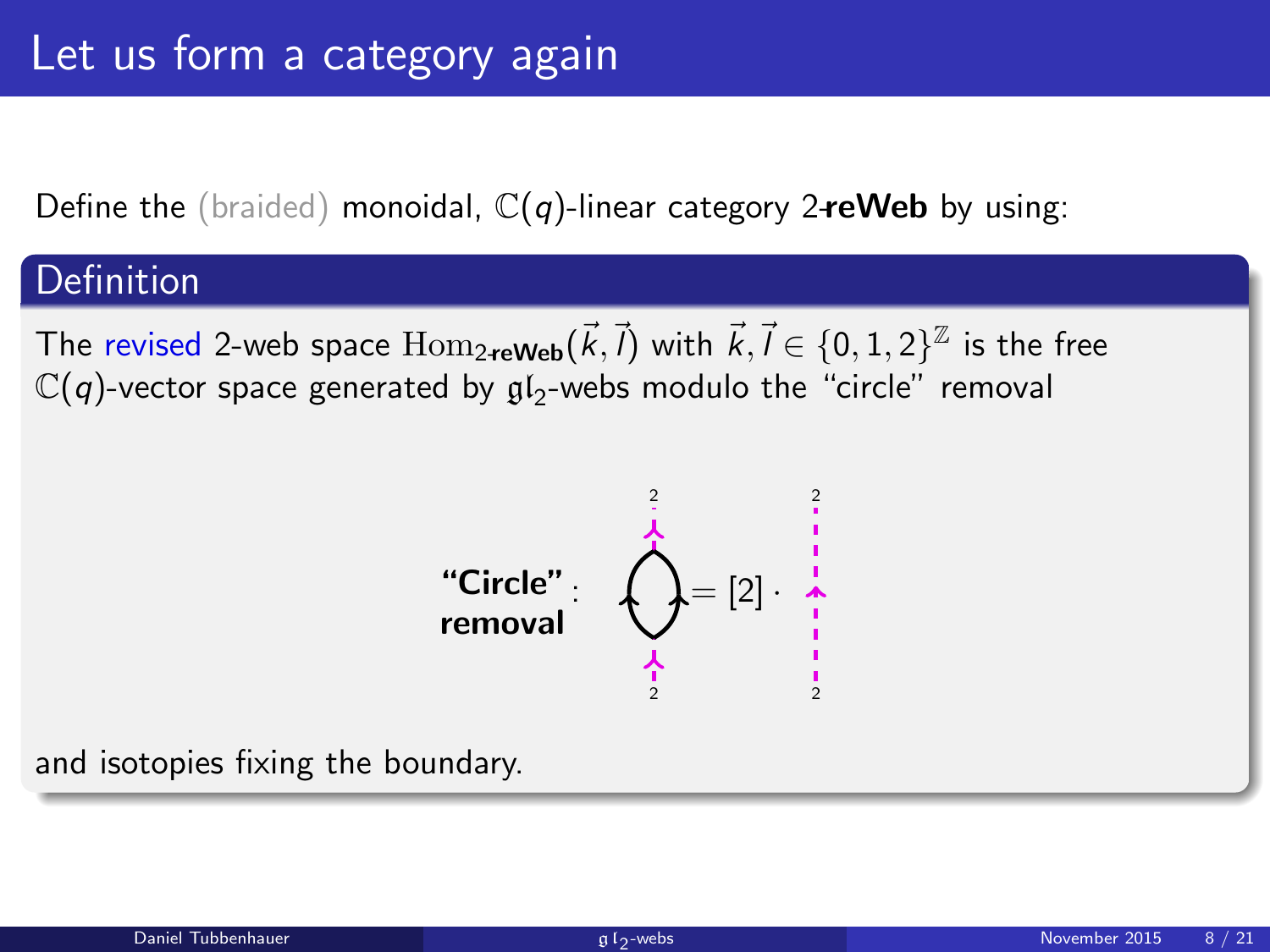# Diagrams for intertwiners

 $\mathsf{Observe}$  that there are  $(\mathsf{up}$  to scalars) unique  $\mathsf{U}_q(\mathfrak{gl}_2)$ -intertwiners

$$
\mathrm{m}\colon \mathbb{C}_q^2\otimes \mathbb{C}_q^2\twoheadrightarrow \wedge_q^2\mathbb{C}_q^2, \quad \mathrm{s}\colon \wedge_q^2\mathbb{C}_q^2\hookrightarrow \mathbb{C}_q^2\otimes \mathbb{C}_q^2
$$

given by projection and inclusion.

Let  $\mathfrak{gl}_2$ -Mod be the (braided) monoidal,  $\mathbb{C}(q)$ -linear category whose objects are tensor generated by  $\mathbb{C}_q^2$  and  $\wedge_q^2\mathbb{C}_q^2.$  Define a functor Γ: 2**-reWeb**  $\rightarrow$   $\mathfrak{gl}_2\text{-}\mathsf{Mod}$ :

$$
\vec{k} = (0, 1, 1, 2, 0) \mapsto \mathbb{C}(q) \otimes \mathbb{C}_q^2 \otimes \mathbb{C}_q^2 \otimes \wedge_q^2 \mathbb{C}_q^2 \otimes \mathbb{C}(q), \text{ etc.}
$$

### Theorem

Γ: 2**-reWeb** $^{\oplus}$   $\rightarrow$   $\mathfrak{gl}_2$ -**Mod** is an equivalence of (braided) monoidal categories.

Daniel Tubbenhauer and Communication of the Communication of the Communication of the Communication of the Communication of the Communication of the Communication of the Communication of the Communication of the Communicat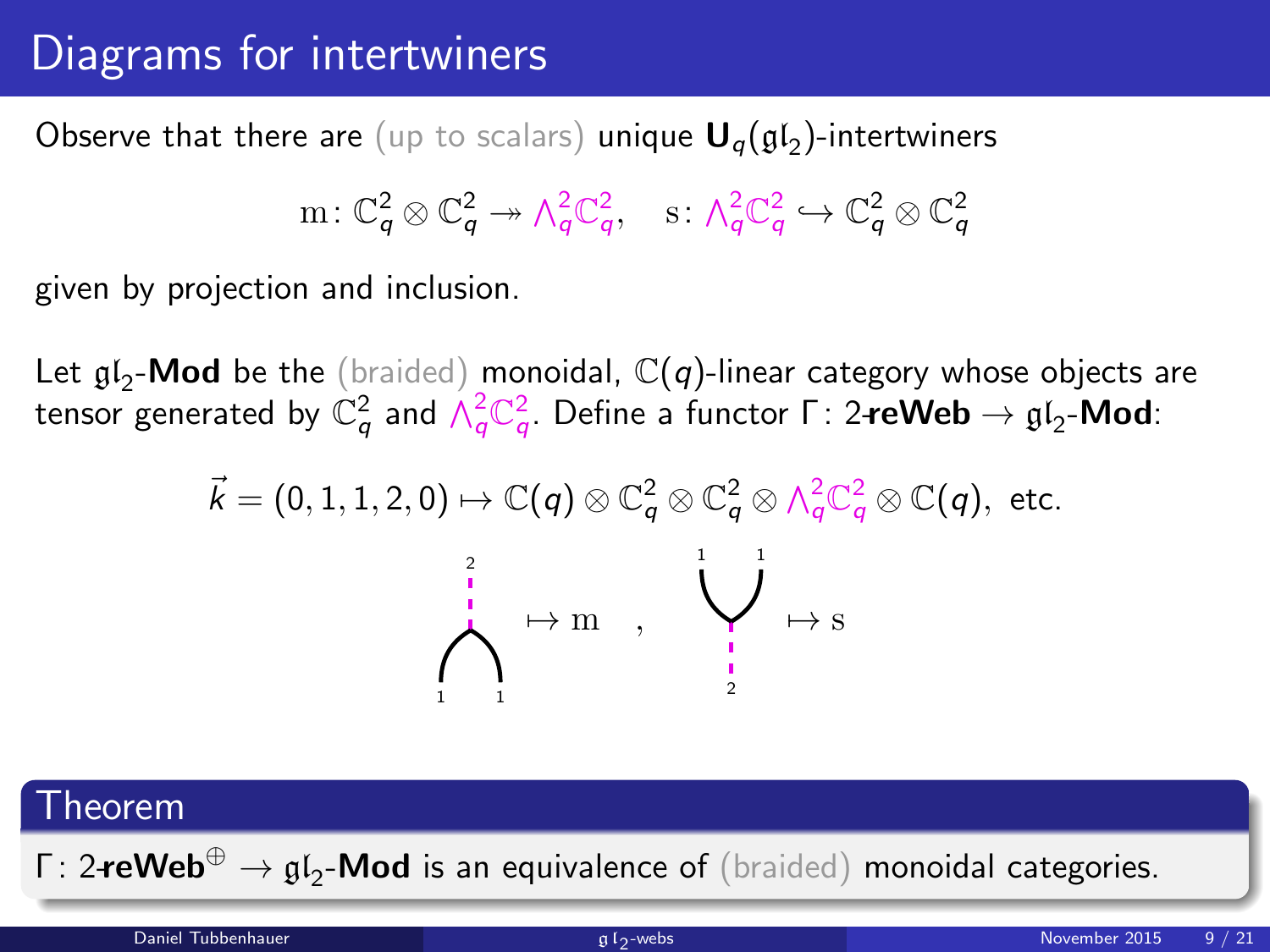# From  $\mathfrak{gl}_2$  to  $\mathfrak{sl}_2$

Restricting from  $\mathfrak{gl}_2$  to  $\mathfrak{sl}_2$  could increase the number of intertwiners:

$$
\mathbf{U}_q(\mathfrak{sl}_2) \subset \mathbf{U}_q(\mathfrak{gl}_2) \quad \Rightarrow \quad \mathrm{Hom}_{\mathbf{U}_q(\mathfrak{sl}_2)}(M,M') \supset \mathrm{Hom}_{\mathbf{U}_q(\mathfrak{gl}_2)}(M,M').
$$

Note that  $\mathbb{C}_q^2$  is self-dual as a  $\textbf{U}_q(\mathfrak{sl}_2)$ -module, but not as a  $\textbf{U}_q(\mathfrak{gl}_2)$ -module. We obtain extra diagrams:

$$
\bigcap_{1}^{\mathcal{C}^2} C_q^2 \otimes \mathbb{C}_q^2 \to \mathbb{C}(q), \qquad \bigcup_{1}^{\mathcal{C}^2} C_q \otimes \mathbb{C}_q^2.
$$

In particular, the so-called determinant representation  $\wedge_q^2\mathbb{C}_q^2$  satisfies

$$
\begin{aligned}\n\bigwedge_{q}^{2} \mathbb{C}_{q}^{2} &\cong \mathbb{C}(q) \quad \text{as } \mathbf{U}_{q}(\mathfrak{sl}_{2})\text{-modules}, \\
\bigwedge_{q}^{2} \mathbb{C}_{q}^{2} &\cong \mathbb{C}(q) \quad \text{as } \mathbf{U}_{q}(\mathfrak{gl}_{2})\text{-modules}.\n\end{aligned}
$$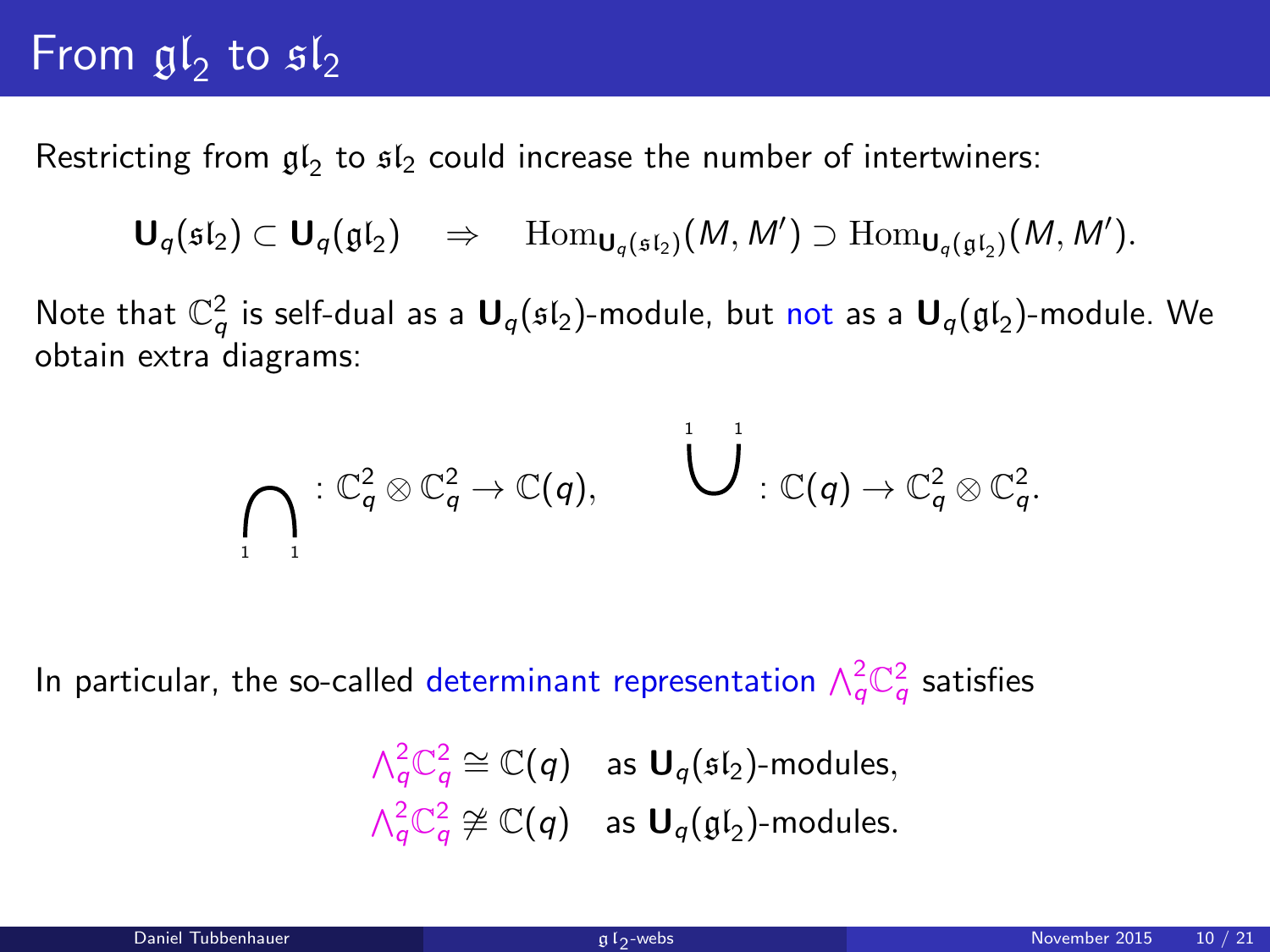# Diagrams for intertwiners

Observe that there are (up to scalars) unique  $U_q(\mathfrak{gl}_M)$ -intertwiners

 $\mathrm{m}^{k+l}_{k,l} \colon \bigwedge\nolimits_q^k \mathbb{C}_q^M \otimes \bigwedge\nolimits_q^l \mathbb{C}_q^M \twoheadrightarrow \bigwedge\nolimits_q^{k+l} \mathbb{C}_q^M \quad \text{and} \quad \mathrm{s}^{k,l}_{k+l} \colon \bigwedge\nolimits_q^{k+l} \mathbb{C}_q^M \hookrightarrow \bigwedge\nolimits_q^k \mathbb{C}_q^M \otimes \bigwedge\nolimits_q^l \mathbb{C}_q^M$ given by projection and inclusion.

Let  $\mathfrak{gl}_M$ -Mod<sub>e</sub> be the (braided) monoidal,  $\mathbb{C}(q)$ -linear category whose objects are tensor generated by  $\wedge_q^k{\mathbb C}^M_q.$  Define a functor  $\Gamma\colon M\text{\bf -Web}_\mathrm{g}\to \mathfrak{gl}_M\text{\bf -Mod}_e.$ 

<span id="page-10-0"></span>

### Theorem(Cautis-Kamnitzer-Morrison 2012)

Γ: M-Web $^{\oplus}_{\rm g}\to {\frak{gl}}_M$ -Mod<sub>e</sub> is an equivalence of (braided) monoidal categories.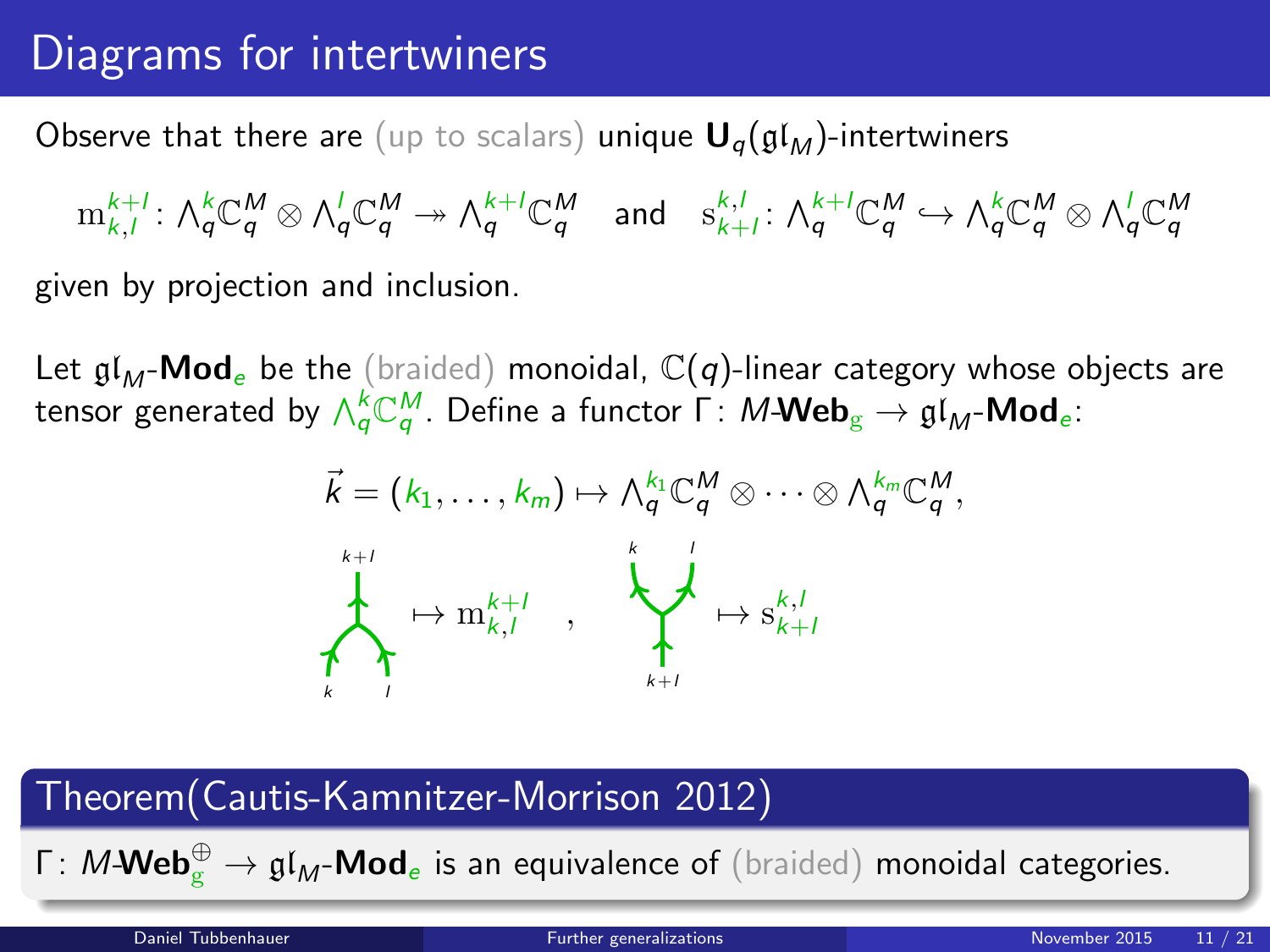- The same pattern continues for other categories of intertwiners: one always needs trivalent vertices.
- If we believe in Khovanov's categorification approach using (and we do), then we should find a "cobordism" category whose generic slices are trivalent graphs aka webs.
- These are foams! We cook them up using singular TQFTs where the singular seams "categorify" the trivalent vertex.
- Note that the sign issue for the functoriality of Khovanov homology roughly comes from the identification of  $\wedge^2_q \mathbb{C}^2_q$  with the trivial module.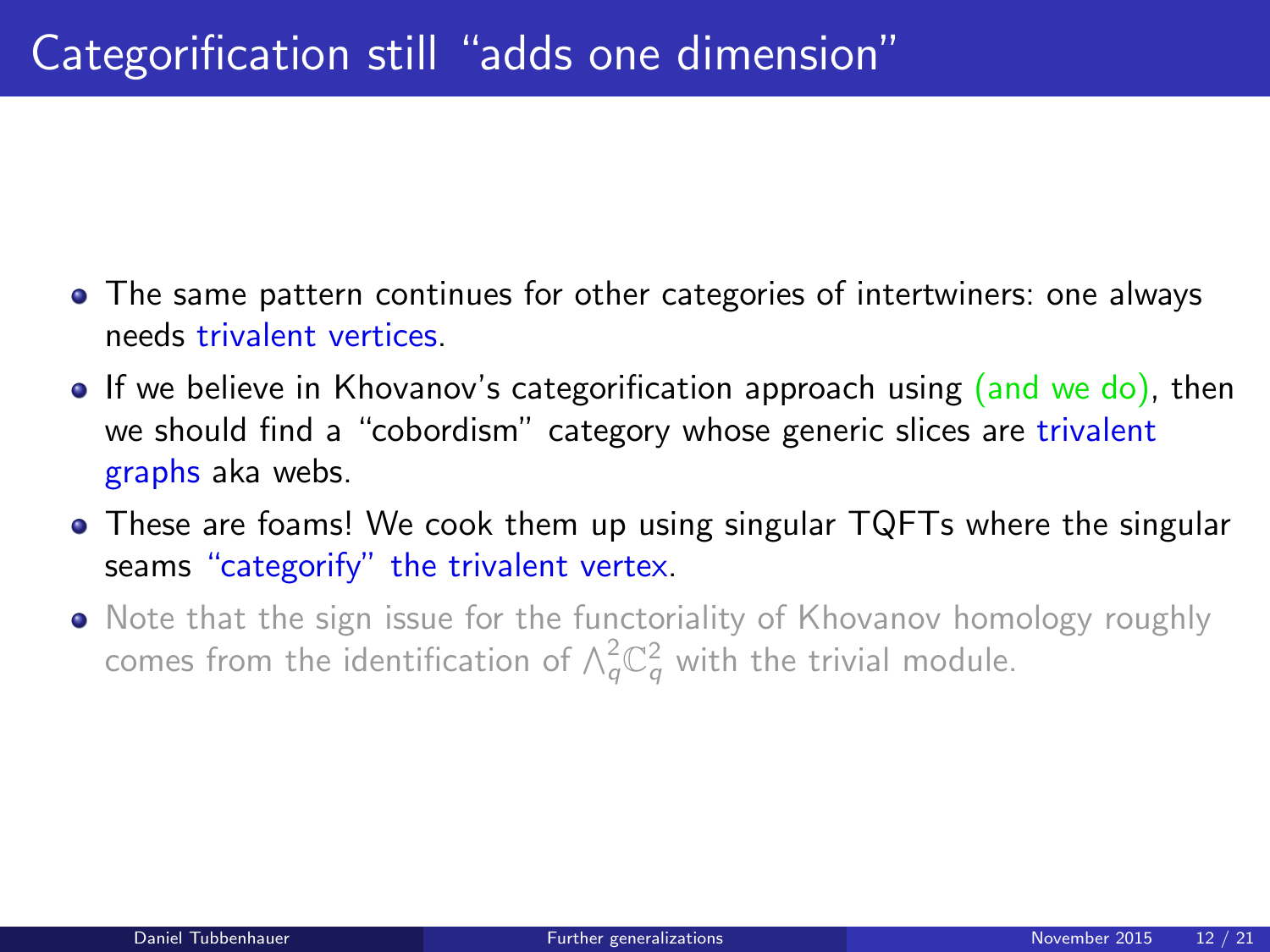$Informally, a  $\mathfrak{gl}_2$ -foam is a two-dimensional CW-complex with singular circles,$ some additional data and modulo some relations. A point on a singular circle has a neighborhood homeomorphic to the product of the letter Y and an interval

<span id="page-12-0"></span>

Here generic slices are sl2-webs!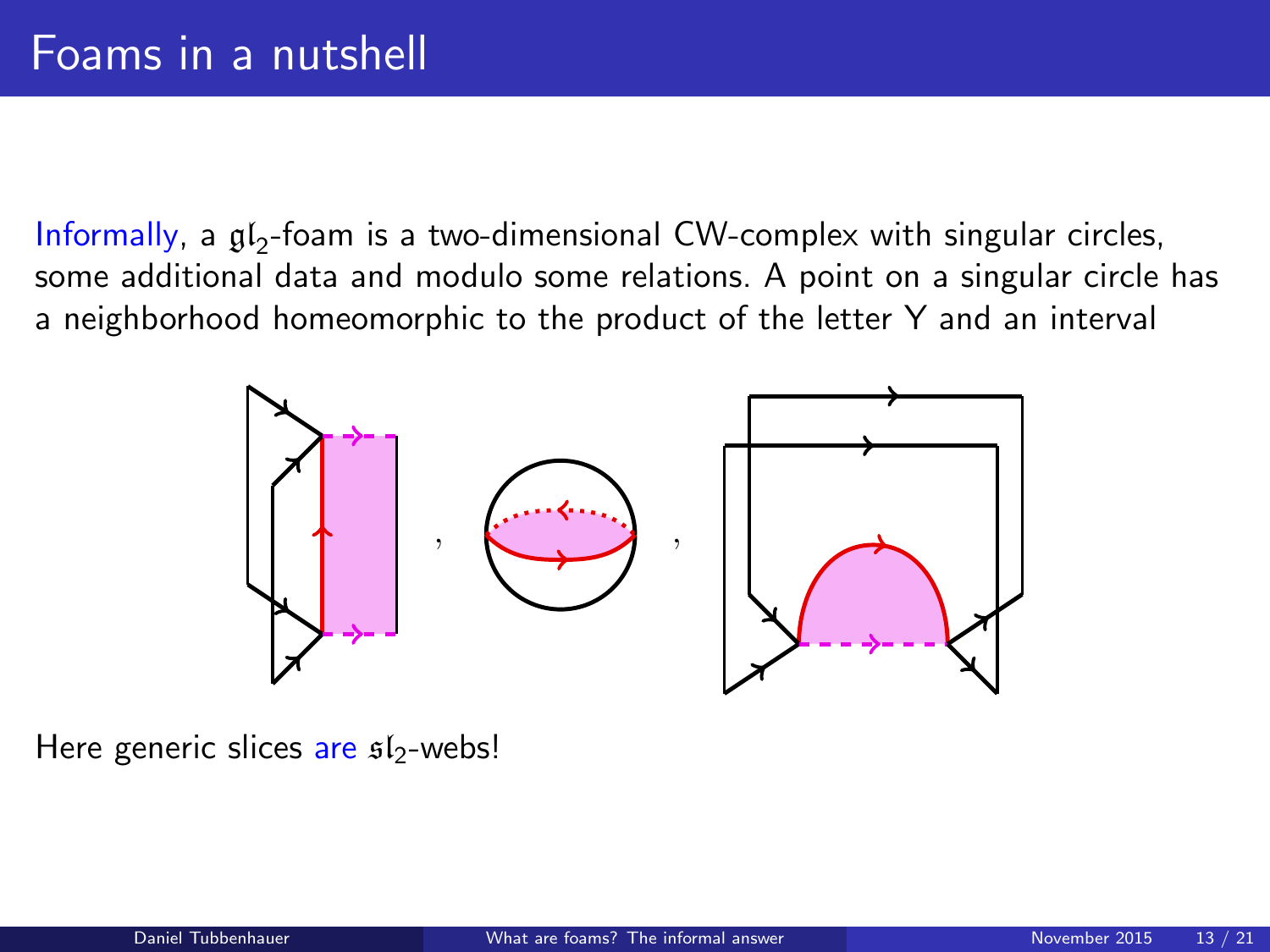# "Usual" TQFTs

Recall that equivalence classes of TQFTs for surfaces are in one-to-one correspondence with isomorphism classes of finite-dimensional, commutative Frobenius algebras. The Frobenius algebras we need are

<span id="page-13-0"></span>
$$
A_1=\mathbb{C}[X]/(X^2), \qquad A_2=\mathbb{C},
$$

with a non-trivial trace  $\text{tr}_2(1) = -1$  for the second.

We have seen the TQFT for  $A_1$  before. The one for  $A_2$  has relations like

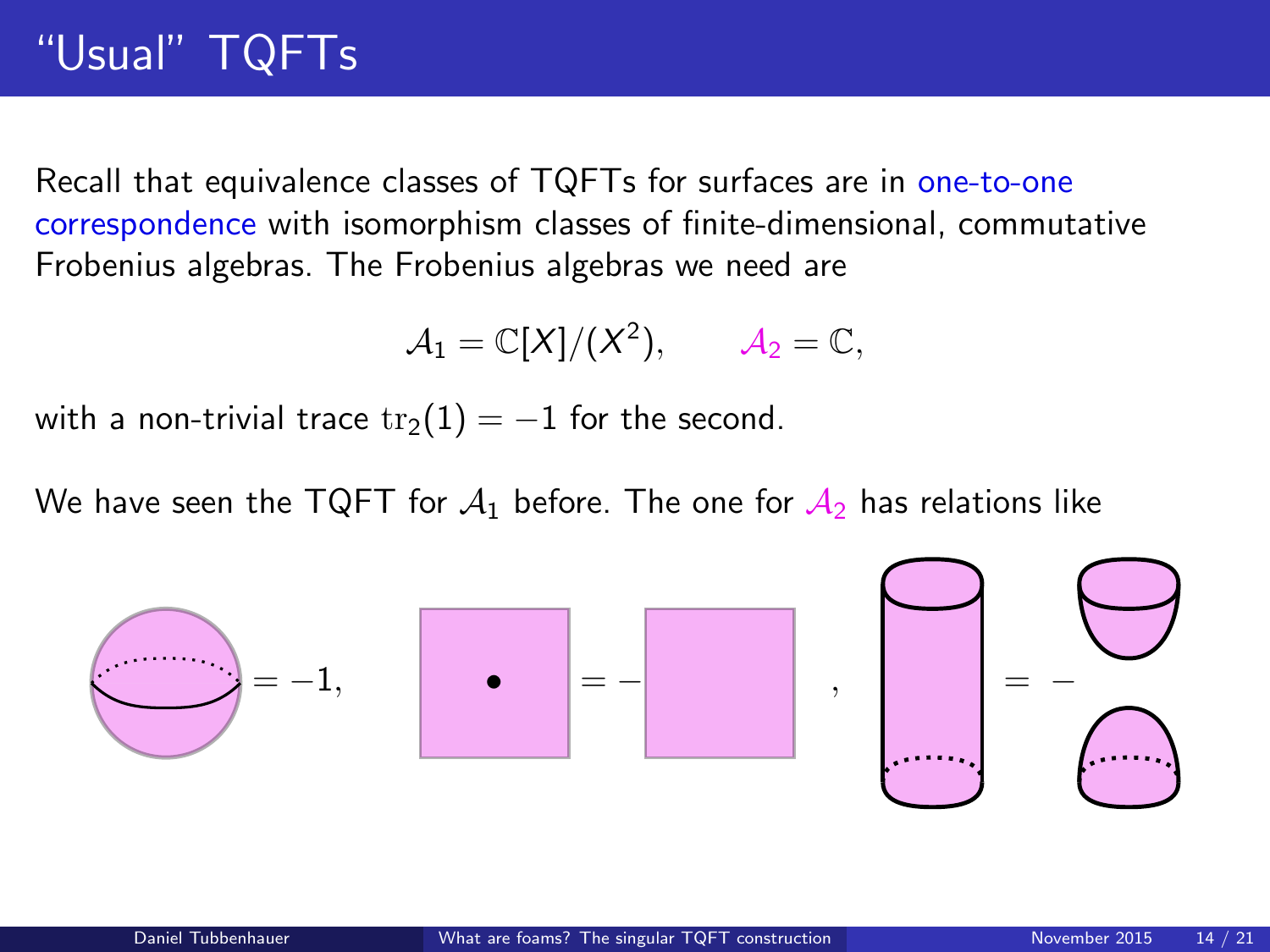# Singular surfaces

Fix the following data denoted by  $S$ :

- $\bullet$  A surface S with connected components divided into two sets  $S_1, \ldots, S_r$  and  $S_1^{\mathrm{p}},\ldots,S_{r'}^{\mathrm{p}}$ , called ordinary surfaces and phantom surfaces.
- **•** The boundary components of S are partitioned into triples  $(C_i, C_j, C_k^{\text{p}})$  such that each triple contains precisely one phantom boundary component.
- **3** The three circles  $C_i, C_j$  and  $C_k^{\mathbf{p}}$  in each triple are identified via diffeomorphisms  $\varphi_{ij} \colon \tilde{C}_i \to C_j$  and  $\varphi_{jk} \colon C_j \to C_k^p$ .
- $\bullet$  A finite (possible empty) set of "dots" per connected components  $S_1, \ldots, S_r$ and  $S_1^{\mathbf{p}}, \ldots, S_{r'}^{\mathbf{p}}$  that move freely around its connected component.

Now identify via  $\varphi_{ij} \colon C_i \to C_j$  and  $\varphi_{jk} \colon C_j \to C^{\mathrm{p}}_k$ , e.g.

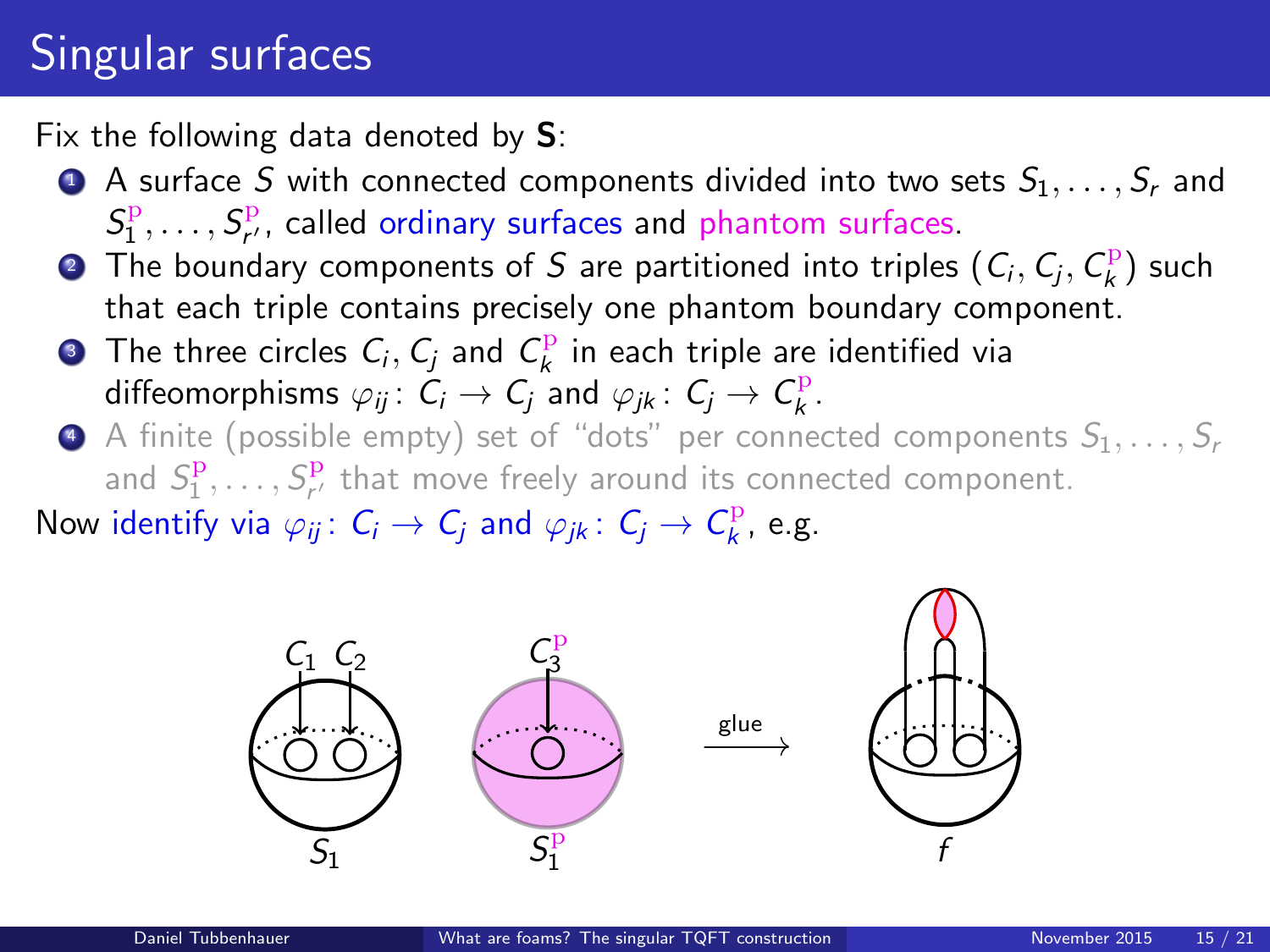Cook up a category of pre-foams  $p\mathcal{F}$  from **S** and the identification. Now we want a singular TQFT functor  $\mathcal{T}$ :  $p\mathcal{F} \rightarrow \mathbb{C}$ -Vect. In order to do so we use the two TQFTs (Frobenius algebras)  $A_1$  and  $A_2$  and decompose:



Here  $f_i$  is a surface associated to  $\mathcal{A}_i$  for  $i=1,2.$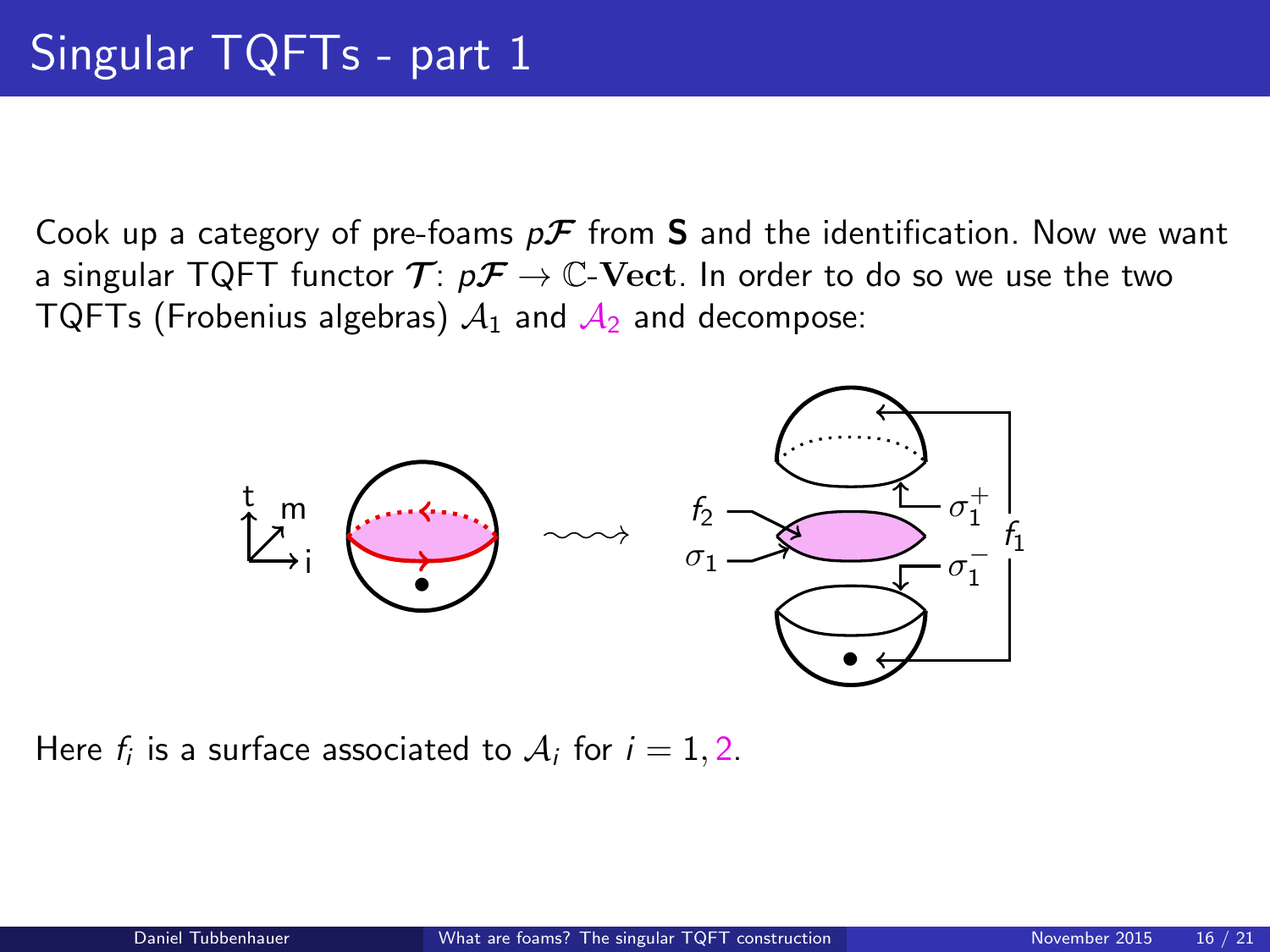Define the gluing procedure:

$$
\underline{\mathrm{glue}}_{\mathcal{A}_1} : \mathcal{A}_1 \otimes \mathcal{A}_1 \to \mathcal{A}_1, \ (a+bX) \otimes (c+dX) \mapsto (a+bX)(c-dX),
$$
  

$$
\underline{\mathrm{glue}}_{\mathcal{A}_2} : \mathcal{A}_2 \to \mathcal{A}_1, \ 1 \mapsto 1.
$$

Then we set

$$
\mathcal T(f_c)=(\operatorname{tr}_1)^{\otimes m}(\operatorname{glue}_{\mathcal A_1}^{\otimes m}(\mathcal T_{\mathcal A_1}(f_1))\otimes \operatorname{glue}_{\mathcal A_2}^{\otimes m}(\mathcal T_{\mathcal A_2}(f_2)))\in\mathbb C^{\otimes m}\cong\mathbb C.
$$

This gives a well-defined functor on closed pre-foams assigning to each such  $f_c$  a value  $\mathcal{T}(f_c) \in \mathbb{C}$ . A crucial insight of Blanchet is that this can be extended:

### Theorem(Blanchet 2010)

This construction can be extended to a singular TQFT functor  $\mathcal{T} : p\mathcal{F} \to \mathbb{C}\text{-}\mathbf{Vect}.$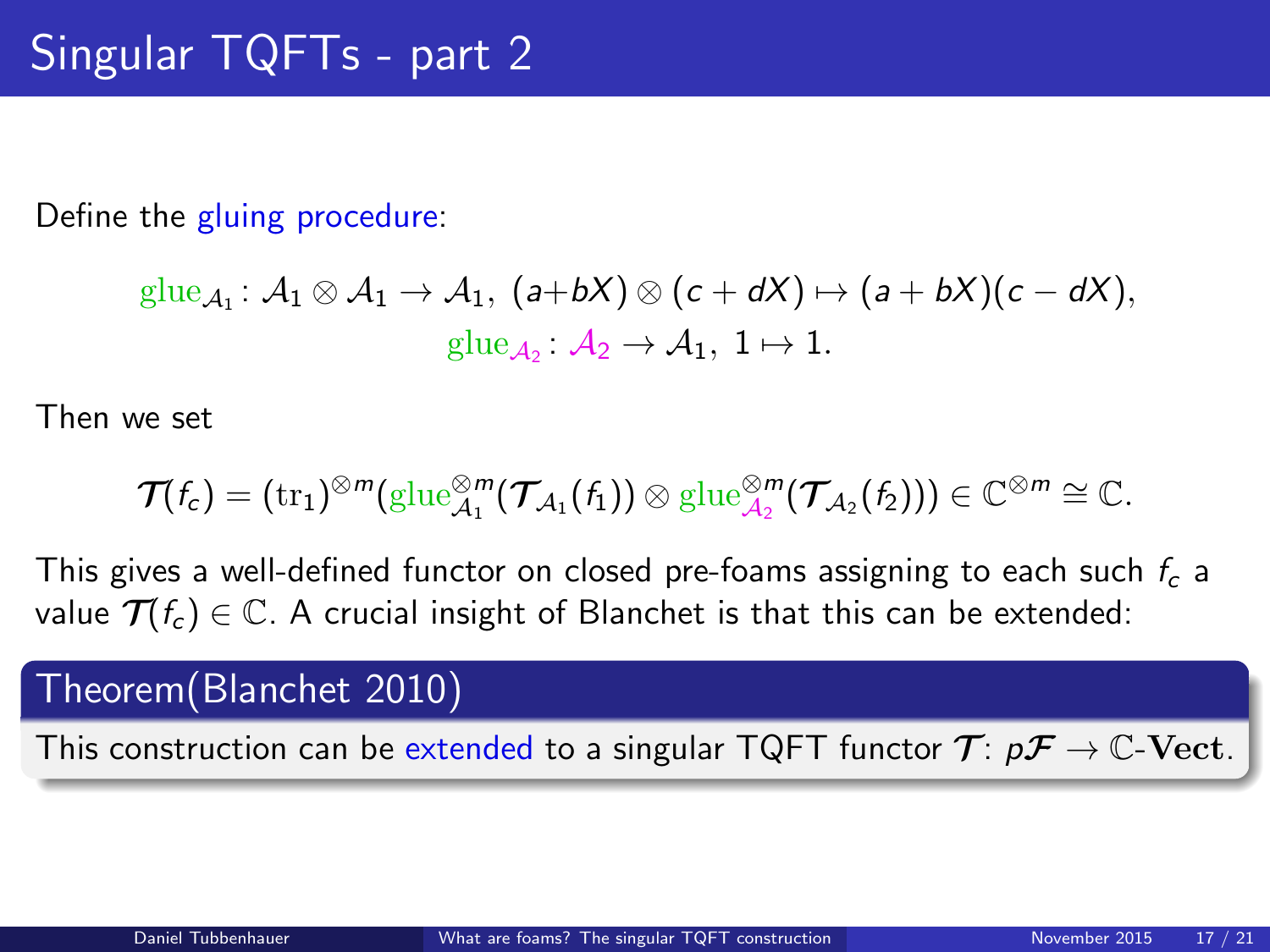# From TQFTs to C-linear cobordism categories

Let  $\mathfrak F$  be the C-linear category whose objects are webs and:

- $\bullet$  The hom spaces  $\text{Hom}_{\mathcal{C}}(\text{web}, \text{web})$  is the C-vector whose basis are all (embedded) pre-foams between these webs modulo relations.
- The relations are isotopies and some (local) relations, e.g.:



### Remark

To find the relations is the most difficult part of the game.

### Remark

<span id="page-17-0"></span>The grading is still the (slightly rearranged) topological Euler characteristic.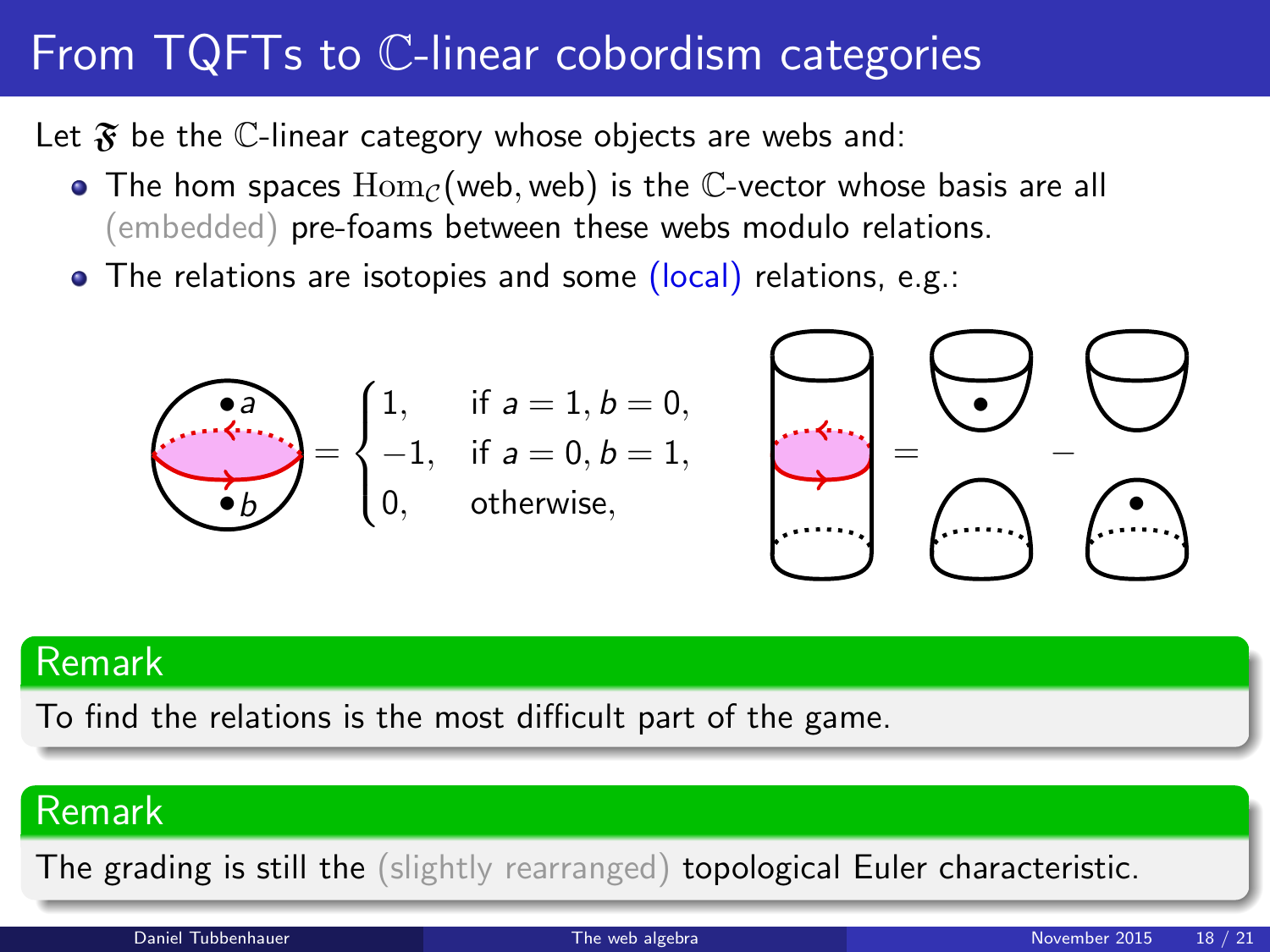# A "singular cobordism algebra"

Define a 'foamy" algebra  $\mathbf{W}_{\vec{k}}$  as before. An example of the multiplication is

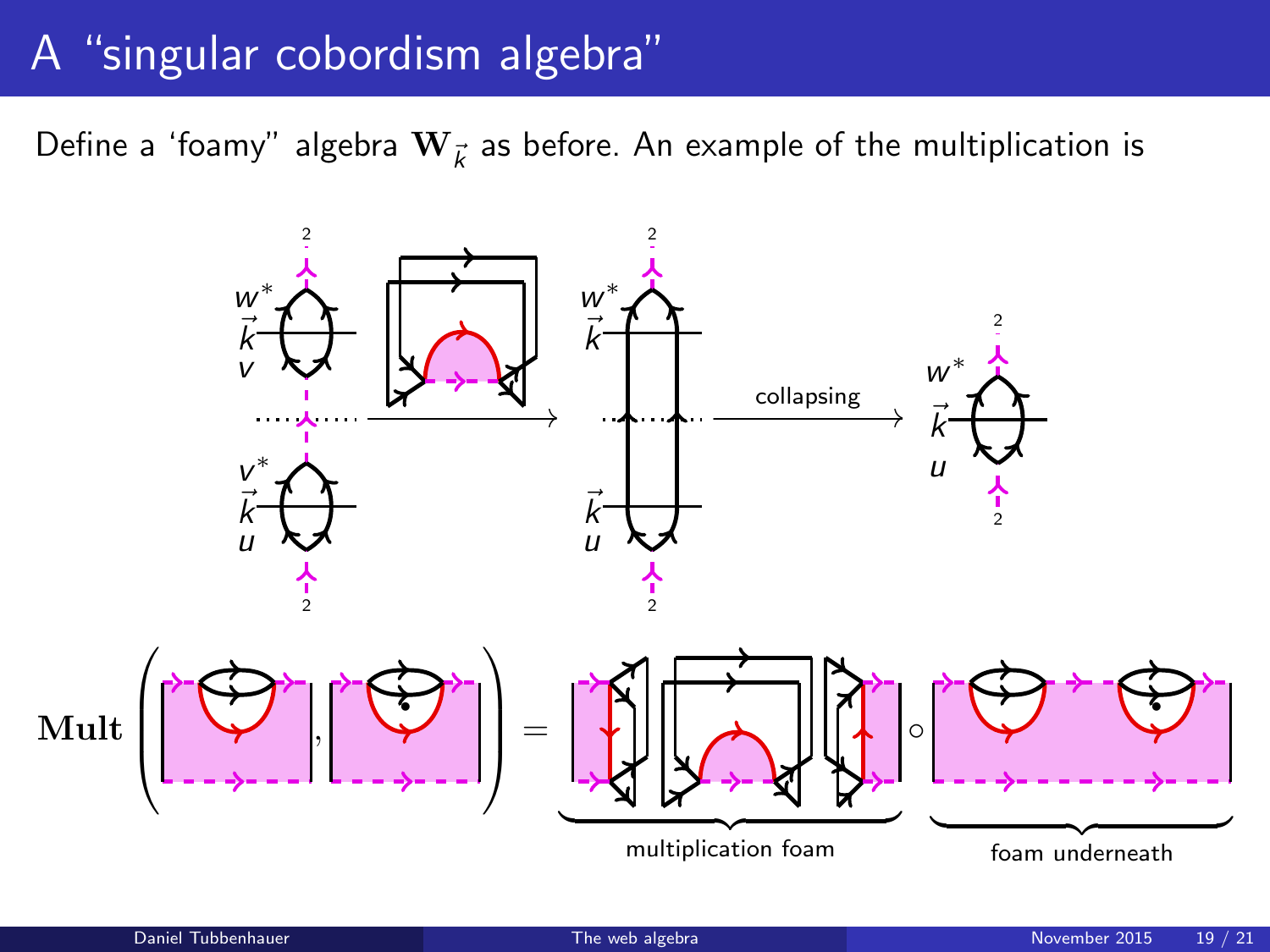Some nice features of the singular cobordism construction:

- $\bullet$  One can use more general gluing maps, Frobenius algebras, work over  $\mathbb Z$  etc.
- The signs in Khovanov homology are automatically fixed (similarly for the  $\frac{\sinh(\theta)}{\sinh(\theta)}$  "friends" of Khovanov homology).
- This generalizes to  $\mathfrak{sl}_M/\mathfrak{gl}_M$ . This should generalize to other types as well.
- In particular, one obtains a categorification of  $\mathbb{C}_q^M\otimes\cdots\otimes\mathbb{C}_q^M$  and possibly all its summands as well.
- This should give a generators/relations presentation of the M-block parabolic category  $\mathcal O$  for  $\mathfrak{gl}_m$ .
- **•** Explicit relations to algebraic geometry (e.g. Grassmannians, Springer varieties etc.) need to be worked out.
- Explicit relations to quantum Chern-Simons theory and string theory need to be worked out.
- More...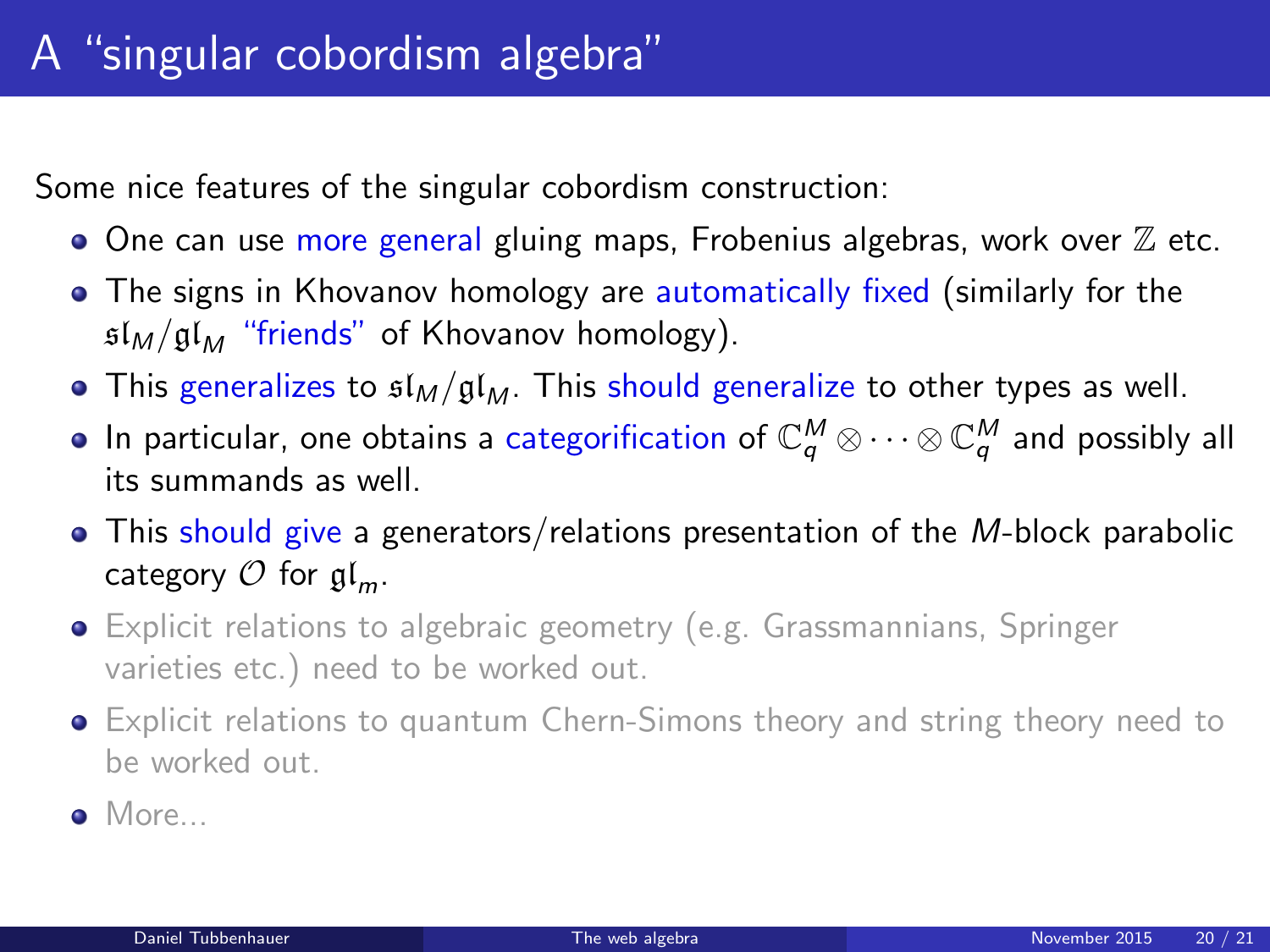There is still much to do...